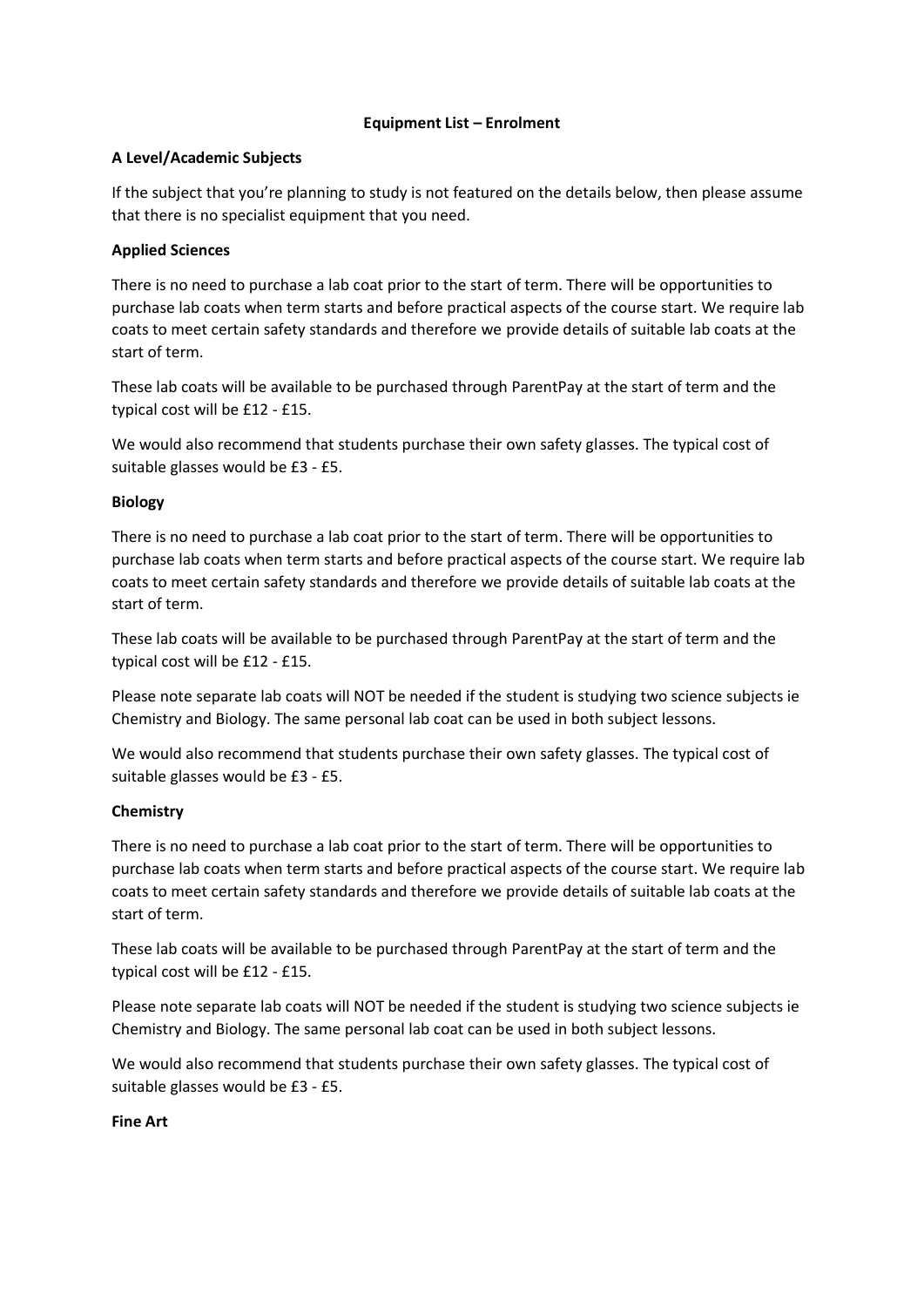Due to Public Health issues relating to the Corona Virus, we would strongly advise all Yr1 students and parents buy a small pack of materials. This year we're upgrading the pack to include a much wider range of equipment. The cost is £30.00. The packs can be purchased when term starts.

With this larger pack of materials, it's much easier for students to take ownership of the materials and use it more flexibly if students must work from home for any period of time.

Year 2 students can simply use their pre-existing Art Pack. Any who want to upgrade can do so on an individual basis.

We would advise both Year 1 and 2 students to bring their own personal 'old shirt' in for any 'messy' lessons.

# **Graphics**

Due to Public Health issues relating to the Corona Virus, we are recommending the new students purchase a pack of Graphics materials for September so that they can start work right away. This will the minimise the need to share materials. This pack is on ParentPay at £19. The purchase of the pack is of course, optional and students are welcome to buy their own materials. The pack contains the following essentials:

A3 Zip top bag for the Kit A3 wirobound sketchbook (140gsm paper) Fineliner set (0.05, 0.1 0.3 0.5 0.8) 30cm steel ruler 20cm scissors 2B pencil Plastic eraser Pritt stick Invisible tape (2 rolls) 16Gb Toshiba USB stick

They will need to replace and renew this kit as they are consumables and some of the items will be available for replacement in the studio during term time (e.g. Pritt Stick)

# **Textiles**

Due to Public Health issues relating to the Corona Virus, we would strongly advise all Yr1 students and parents buy a small pack of materials. This year we're upgrading the pack to include a much wider range of equipment. The cost is £30.00. The packs can be purchased when term starts.

With this larger pack of materials, it's much easier for students to take ownership of the materials and use it more flexibly if students must work from home for any period of time.

Year 2 students can simply use their pre-existing Art Pack. Any who want to upgrade can do so on an individual basis.

We would advise both Year 1 and 2 students to bring their own personal 'old shirt' in for any 'messy'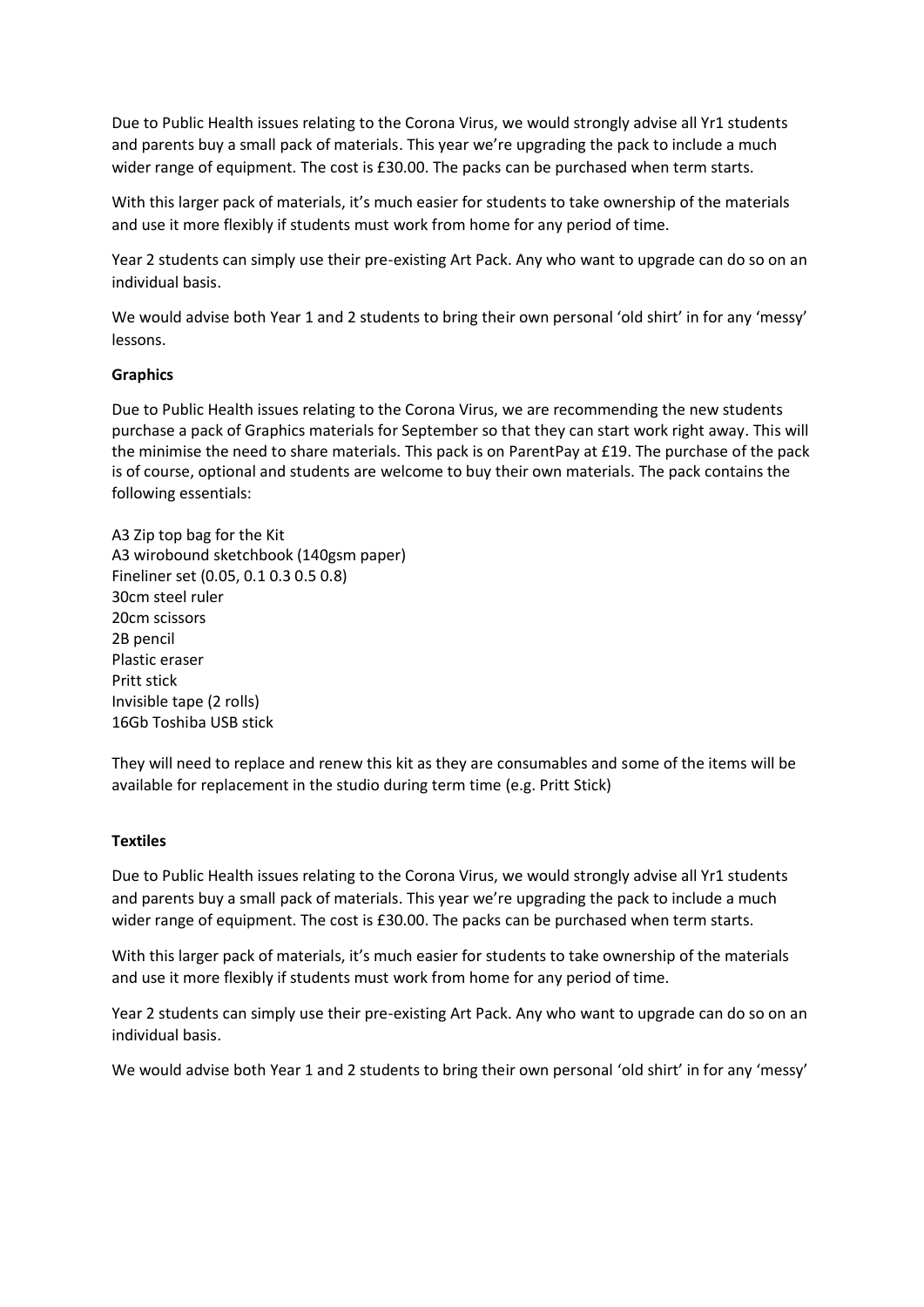#### **Vocational Courses**

#### *Extended Diploma Fashion & Textiles*

#### **General**

- USB stick min 4GB
- Sketchbooks for each project A3 size preferred unless otherwise specified
- A2/A3 portfolio/carry case for carrying work
- A4 ring binders and poly pockets
- Stationery rubber, pencil sharpener, stapler, paper clips etc.
- Sticky stuff glue stick, Sellotape etc.
- Pencils and pens e.g. 2H/HB/2B sketching pencils, black fine liner
- Paper scissors
- Camera phone / camera

| <b>Pattern Cutting and Construction</b>   |                                    |
|-------------------------------------------|------------------------------------|
| Essential                                 | Recommended                        |
| Fabric scissors and small scissors        | Graders/metric square<br>$\bullet$ |
| Hand sewing needles<br>$\bullet$          | <b>Tracing Wheel</b><br>$\bullet$  |
| 2H pencil/retractable pencil<br>$\bullet$ | Awl                                |
| Dressmaking pins<br>٠                     | Tailors Chalk<br>$\bullet$         |
| Seam ripper<br>٠                          |                                    |
| Masking tape<br>٠                         |                                    |
| Fabric tape measure                       |                                    |

| <b>Art, Design and Textiles</b>            |                                                     |
|--------------------------------------------|-----------------------------------------------------|
| <b>Essential</b>                           | Recommended                                         |
| Selection of drawing pencils               | Coloured pencils<br>$\bullet$                       |
| Black fine liner pens<br>٠                 | Pro-markers or similar graphic markers<br>$\bullet$ |
| Layout paper (A3 or A4)<br>$\bullet$       | Charcoal<br>$\bullet$                               |
| Paintbrushes                               | <b>Pastels</b><br>$\bullet$                         |
| Watercolour or gouache paints<br>$\bullet$ | Embroidery hoop and threads<br>$\bullet$            |
|                                            | Inks<br>$\bullet$                                   |
|                                            | Acetate, tracing paper<br>$\bullet$                 |

#### *Front of house Level 2 Diploma in Food and Beverage Service*

Please can you ensure that you purchase the following clothing for September 2020Russums is Shrewsbury college supplier for Shrewsbury College Group front of house course.

Supplier's details

Web site – russums-shop.co.uk

Username shrstudent

Password fgdw 358

1 grass green tie (CR 860 – GS)

1 waiters' cloth, cotton honeycomb – CC011 (£1.25)

1 white polyester / cotton coat - (£13.30)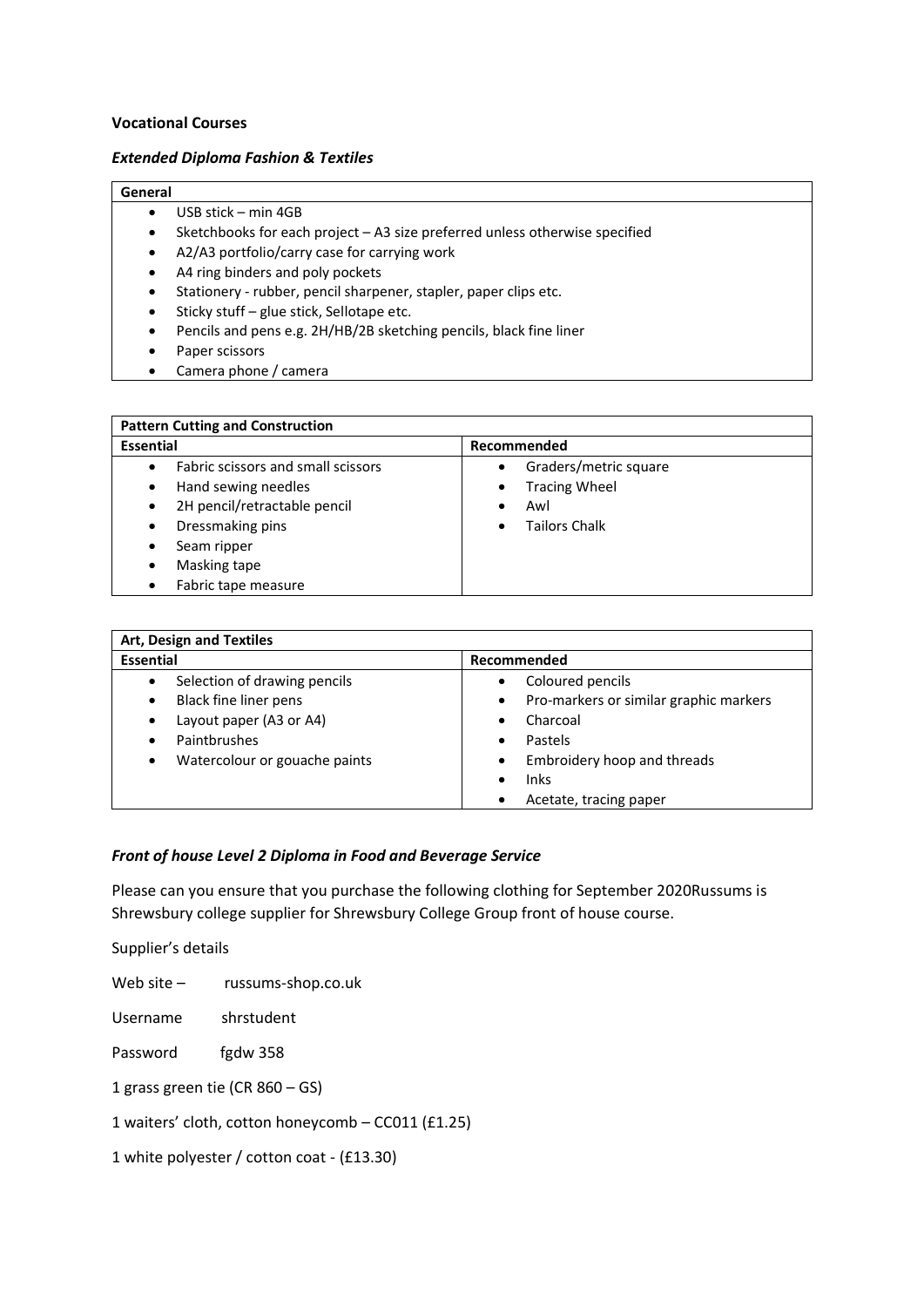1 half apron with logo

# **From any retail shop (these can be purchased from russums)**

1 pair of full length black (only trousers / skirt to the knee

I white school style shirt (buttons to the neck and long sleeved)

1 black pair of ankle socks or black tights

1 pair of black polished flat shoes (no heels)

#### **Business**

Lined A4 note paper

A4 Lever Arch Ring Binder

Pack of plastic wallets

A4 Card Dividers (pack of 10)

USB memory stick

# **Childcare**

£8.00 to purchase placement T-shirt

USB memory stick

2 lever arch files. 1 for notes and 1 for assignments

2 packs of 10 dividers

# **Computing & IT**

Pens/Pencils

writing pad/book

A4 ring binder to put notes in

USB memory disk storage or external drive

(Speakers and working mic for home use)

**English**

Pens/Pencils

Highlighter pen

Post-it notes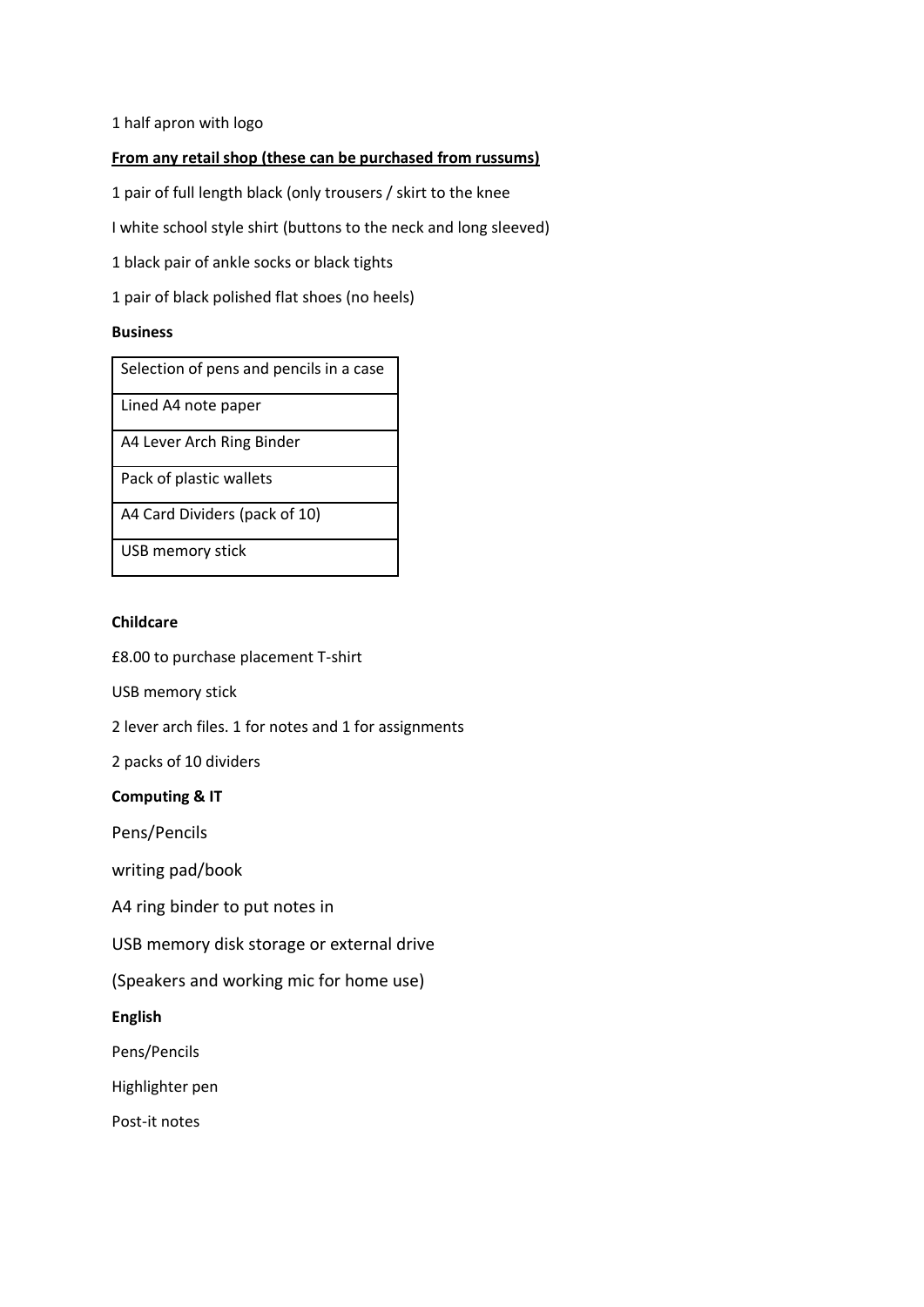# **Maths**

Pens/Pencils

Geometry Set

Scientific Calculator

# **Music Technology**

Headphones (ideally closed back) with quarter inch Jack adapter.

USB memory stick

Note pad and pen

Drummers to bring their own drum-sticks

Bass and Guitarists to bring their own Jack leads.

# **Performing Arts**

large capacity USB memory stick

Water bottle

Folder, dividers, notebook, pen, pencil

Bag/backpack

Black split-soled jazz shoes

Black dance wear such as tight T shirt, tracksuit bottoms, dancewear

# *OCR Level 2 Diploma in Art and Design*

ARTWAY Art Kit - Starter:

- Artway A4 Tuff Bag, A4 Soft Cover Sketchbook Heavyweight White Cartridge Paper
- Derwent Graphic Soft Pencils x 4 (HB, 2B, 4B, 6B)
- Pentel Coloured Pencils x 12
- Pentel Oil Pastels 12 Set
- Artway Watercolour Paint Set (w/ brush)
- Artway Paint Brush Set (7 Brushes),
- Metal Pencil Sharpener,
- Ultratape Glue Stick 25g,
- Koh-I-Noor Soft Rubber

This pack is available for £18.40 on Parent Pay

# *UAL Foundation Diploma in Art and Design*

# ARTWAY Art Kit

- A3 Tuff Bag
- Derwent Graphic Soft Pencils x 4 (HB, 2B, 4B, 6B),
- Pentel Coloured Pencils x 12,
- Pentel Oil Pastels 12 Set,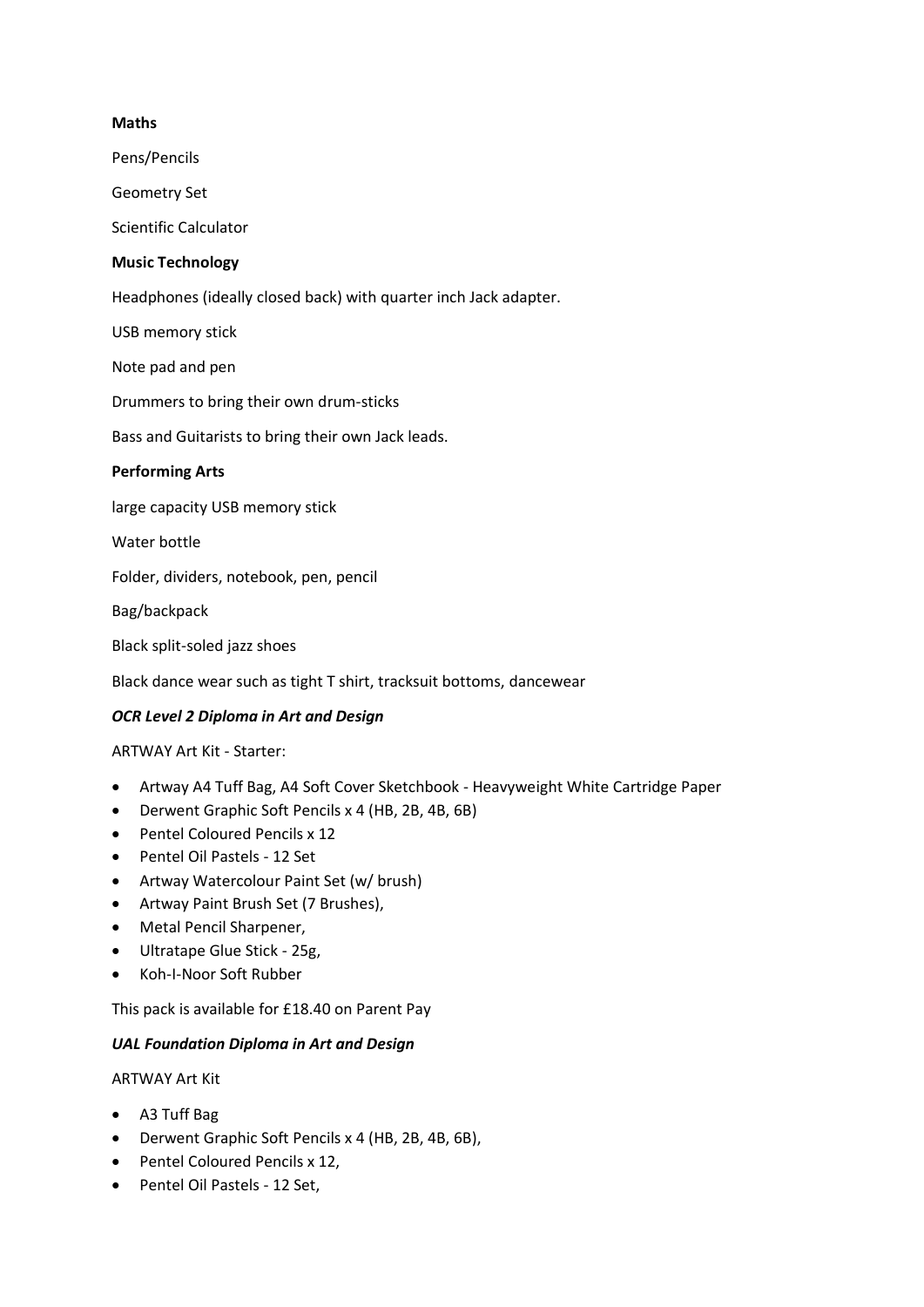- Artway Paint Brush Set (7 Brushes),
- Koh-I-Noor Soft Rubber,
- Metal Pencil Sharpener,
- Ultratape Glue Stick 25g,
- A3 Soft Cover Sketchbook Heavyweight White Cartridge Paper,
- Artway Watercolour Paints Set and Brush,
- Pentel Pointliner water and fade resistant black fineline pen .5mm,
- Pentel Bullet Marker Pen,
- Artway set of 12 Soft Pastels,
- Coates Willow Charcoal 30 half sticks 3 12mm

Cost - £26.80 and is available through Parent Pay

# *Extended Diploma Level 3 Art and Design*.

# **ARTWAY Art Kit - A3**

Included in the Kit:

- A3 Tuff Bag
- Derwent Graphic Soft Pencils x 4 (HB, 2B, 4B, 6B)
- Pentel Coloured Pencils x 12
- Pentel Oil Pastels 12 Set
- Artway Paint Brush Set (7 Brushes)
- Koh-I-Noor Soft Rubber
- Metal Pencil Sharpener
- Ultratape Glue Stick 25g
- A3 Soft Cover Sketchbook Heavyweight White Cartridge Paper
- Artway Watercolour Paints Set and Brush
- Pentel Pointliner water and fade resistant black fineline pen .5mm
- Pentel Bullet Marker Pen
- Artway set of 12 Soft Pastels
- Coates Willow Charcoal 30 half sticks 3 12mm